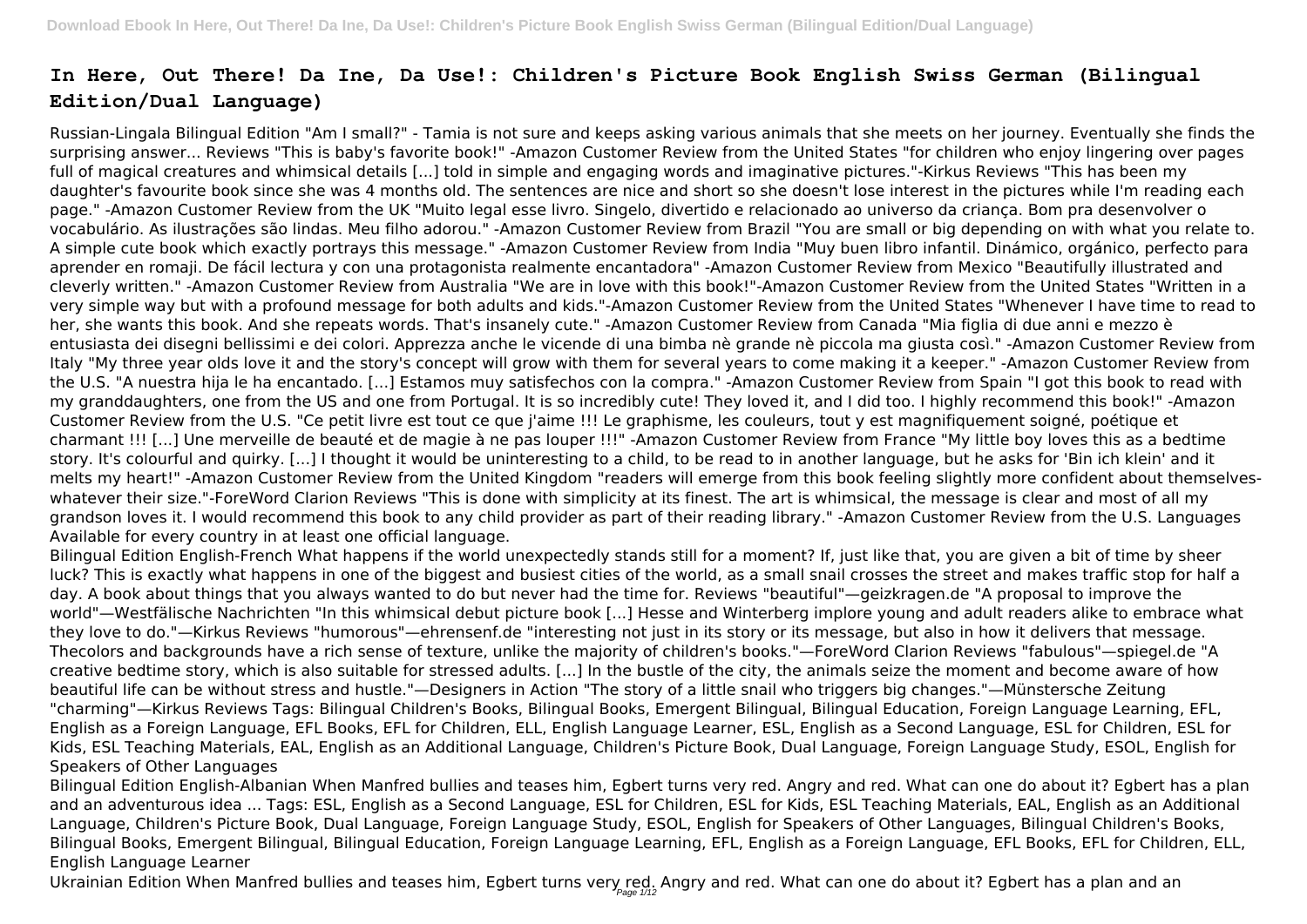adventurous idea ... Tags: ESL, English as a Second Language, ESL for Children, ESL for Kids, ESL Teaching Materials, EAL, English as an Additional Language, Children's Picture Book, Dual Language, Foreign Language Study, ESOL, English for Speakers of Other Languages, Bilingual Children's Books, Bilingual Books, Emergent Bilingual, Bilingual Education, Foreign Language Learning, EFL, English as a Foreign Language, EFL Books, EFL for Children, ELL, English Language Learner

The Writings of Harriet Beecher Stowe

Children's Picture Book/Coloring Book English-Albanian (Bilingual Edition/Dual Language)

Am I Small? Er Eg Hjokk?

Children's Picture Book English-Latin (Bilingual Edition/Dual Language)

Reports of Proceedings ...

Watashi, Chiisai? Ydw I'n Fach?

Chinese/Mandarin Chinese [Simplified]-Shona (chiShona): Children's Picture Book (Bilingual Edition)

*Japanese [Hirigana and Romaji]-Turkish Bilingual Edition "Am I small?" - Tamia is not sure and keeps asking various animals that she meets on her journey. Eventually she finds the surprising answer... Reviews "This is baby's favorite book!" -Amazon Customer Review from the United States "for children who enjoy lingering over pages full of magical creatures and whimsical details [...] told in simple and engaging words and imaginative pictures."-Kirkus Reviews "This has been my daughter's favourite book since she was 4 months old. The sentences are nice and short so she doesn't lose interest in the pictures while I'm reading each page." -Amazon Customer Review from the UK "Muito legal esse livro. Singelo, divertido e relacionado ao universo da criança. Bom pra desenvolver o vocabulário. As ilustrações são lindas. Meu filho adorou." -Amazon Customer Review from Brazil "You are small or big depending on with what you relate to. A simple cute book which exactly portrays this message." -Amazon Customer Review from India "Muy buen libro infantil. Dinámico, orgánico, perfecto para aprender en romaji. De fácil lectura y con una protagonista realmente encantadora" -Amazon Customer Review from Mexico "Beautifully illustrated and cleverly written." -Amazon Customer Review from Australia "We are in love with this book!"-Amazon Customer Review from the United States "Written in a very simple way but with a profound message for both adults and kids."-Amazon Customer Review from the United States "Whenever I have time to read to her, she wants this book. And she repeats words. That's insanely cute." -Amazon Customer Review from Canada "Mia figlia di due anni e mezzo è entusiasta dei disegni bellissimi e dei colori. Apprezza anche le vicende di una bimba nè grande nè piccola ma giusta così." -Amazon Customer Review from Italy "My three year olds love it and the story's concept will grow with them for several years to come making it a keeper." -Amazon Customer Review from the U.S. "A nuestra hija le ha encantado. [...] Estamos muy satisfechos con la compra." -Amazon Customer Review from Spain "I got this book to read with my granddaughters, one from the US and one from Portugal. It is so incredibly cute! They loved it, and I did too. I highly recommend this book!" -Amazon Customer Review from the U.S. "Ce petit livre est tout ce que j'aime !!! Le graphisme, les couleurs, tout y est magnifiquement soigné, poétique et charmant !!! [...] Une merveille de beauté et de magie à ne pas louper !!!" -Amazon Customer Review from France "My little boy loves this as a bedtime story. It's colourful and quirky. [...] I thought it would be uninteresting to a child, to be read to in another language, but he asks for 'Bin ich klein' and it melts my heart!" -Amazon Customer Review from the United Kingdom "readers will emerge from this book feeling slightly more confident about themselves-whatever their size."-ForeWord Clarion Reviews "This is done with simplicity at its finest. The art is whimsical, the message is clear and most of all my grandson loves it. I would recommend this book to any child provider as part of their reading library." -Amazon Customer Review from the U.S. Languages Available for every country in at least one official language.*

*Bilingual Edition English-Gothic "Am I small?" - Tamia is not sure and keeps asking various animals that she meets on her journey. Eventually she finds the surprising answer... Reviews "immensely enjoyable"-ForeWord Clarion Reviews "for children who enjoy lingering over pages full of magical creatures and whimsical details [...] told in simple and engaging words and imaginative pictures."-Kirkus Reviews "a fantastic book that has enchanted me"-Amazon Customer Review "We are in love with this book! [...] As an artist, I love love LOVE the art in this book, I think its not only beautiful, but perfect for children. My son spent a lot of time just studying every colorful page. We read it twice in the first sitting because he was so happy! He's not yet 1, so getting him to sit still for story time is tough, and this book was such a hit he sat through it with nothing but a big smile and lots of pointing to the stuff he liked on the pages. I highly recommend this book :) Get it get it get it!""-Amazon Customer Review "Written in a very simple way but with a profound message for both adults and kids."-Amazon Customer Review "I LOVED it. Lots of repetition to help 'lil ones get used to structure and words! Many different words being*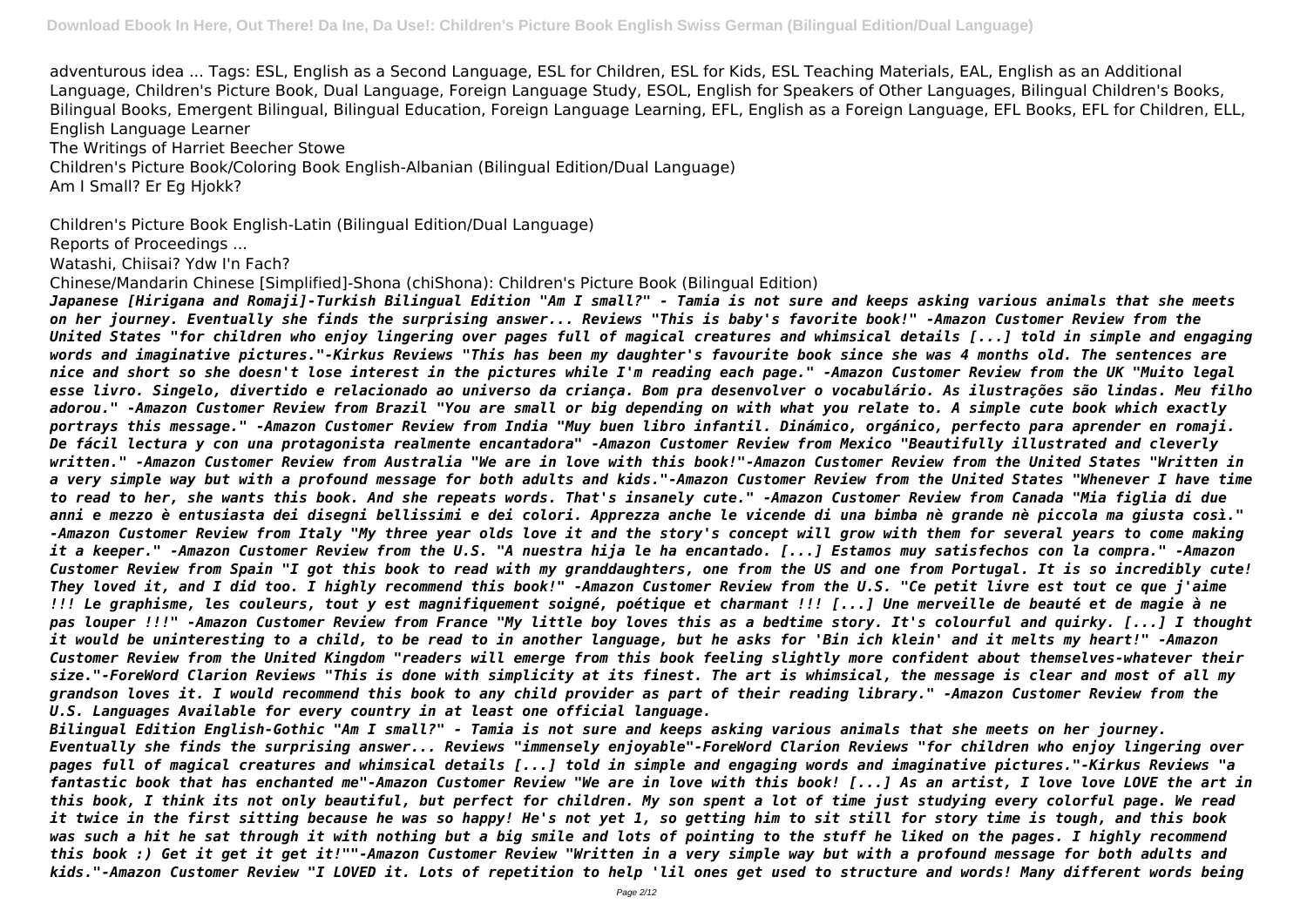*used to help them improve their vocabulary (or pick the best word!). Most importantly, it sends a good message about how being unique and different is good. I STRONGLY suggest you check this book out!"-ESLCarissa.blogspot.com "readers will emerge from this book feeling slightly more confident about themselves-whatever their size."-ForeWord Clarion Reviews Tags: Bilingual Children's Books, Bilingual Books, Emergent Bilingual, Bilingual Education, Foreign Language Learning, ESL, English as a Second Language, ESL for Children, ESL for Kids, ESL Teaching Materials, EFL, English as a Foreign Language, EFL Books, EFL for Children, ELL, English Language Learner, EAL, English as an Additional Language, Children's Picture Book, Dual Language, Foreign Language Study, ESOL, English for Speakers of Other Languages Chinese/Mandarin Chinese [Simplified]-Shona (chiShona) Bilingual Edition "Am I small?" - Tamia is not sure and keeps asking various animals that she meets on her journey. Eventually she finds the surprising answer... Reviews "This is baby's favorite book!" -Amazon Customer Review from the United States "for children who enjoy lingering over pages full of magical creatures and whimsical details [...] told in simple and engaging words and imaginative pictures."-Kirkus Reviews "This has been my daughter's favourite book since she was 4 months old. The sentences are nice and short so she doesn't lose interest in the pictures while I'm reading each page." -Amazon Customer Review from the UK "Muito legal esse livro. Singelo, divertido e relacionado ao universo da criança. Bom pra desenvolver o vocabulário. As ilustrações são lindas. Meu filho adorou." -Amazon Customer Review from Brazil "You are small or big depending on with what you relate to. A simple cute book which exactly portrays this message." -Amazon Customer Review from India "Muy buen libro infantil. Dinámico, orgánico, perfecto para aprender en romaji. De fácil lectura y con una protagonista realmente encantadora" -Amazon Customer Review from Mexico "Beautifully illustrated and cleverly written." -Amazon Customer Review from Australia "We are in love with this book!"-Amazon Customer Review from the United States "Written in a very simple way but with a profound message for both adults and kids."-Amazon Customer Review from the United States "Whenever I have time to read to her, she wants this book. And she repeats words. That's insanely cute." -Amazon Customer Review from Canada "Mia figlia di due anni e mezzo è entusiasta dei disegni bellissimi e dei colori. Apprezza anche le vicende di una bimba nè grande nè piccola ma giusta così." -Amazon Customer Review from Italy "My three year olds love it and the story's concept will grow with them for several years to come making it a keeper." -Amazon Customer Review from the U.S. "A nuestra hija le ha encantado. [...] Estamos muy satisfechos con la compra." -Amazon Customer Review from Spain "I got this book to read with my granddaughters, one from the US and one from Portugal. It is so incredibly cute! They loved it, and I did too. I highly recommend this book!" -Amazon Customer Review from the U.S. "Ce petit livre est tout ce que j'aime !!! Le graphisme, les couleurs, tout y est magnifiquement soigné, poétique et charmant !!! [...] Une merveille de beauté et de magie à ne pas louper !!!" -Amazon Customer Review from France "My little boy loves this as a bedtime story. It's colourful and quirky. [...] I thought it would be uninteresting to a child, to be read to in another language, but he asks for 'Bin ich klein' and it melts my heart!" -Amazon Customer Review from the United Kingdom "readers will emerge from this book feeling slightly more confident about themselves-whatever their size."-ForeWord Clarion Reviews "This is done with simplicity at its finest. The art is whimsical, the message is clear and most of all my grandson loves it. I would recommend this book to any child provider as part of their reading library." -Amazon Customer Review from the U.S. Languages Available for every country in at least one official language. Bilingual Edition English-Bosnian "Am I small?" - Tamia is not sure and keeps asking various animals that she meets on her journey. Eventually she finds the surprising answer... Reviews "immensely enjoyable"-ForeWord Clarion Reviews "for children who enjoy lingering over pages full of magical creatures and whimsical details [...] told in simple and engaging words and imaginative pictures."-Kirkus Reviews "a fantastic book that has enchanted me"-Amazon Customer Review "We are in love with this book! [...] As an artist, I love love LOVE the art in this book, I think its not only beautiful, but perfect for children. My son spent a lot of time just studying every colorful page. We read it twice in the first sitting because he was so happy! He's not yet 1, so getting him to sit still for story time is tough, and this book was such a hit he sat through it with nothing but a big smile and lots of pointing to the stuff he liked on the pages. I highly recommend this book :) Get it get it get it!""-Amazon Customer Review "Written in a very simple way but with a profound message for both adults and kids."-Amazon Customer Review "I LOVED it. Lots of repetition to help 'lil ones get used to structure and words! Many different words being used to help them improve their vocabulary (or pick the best word!). Most importantly, it sends a good message about how being unique and different is good. I STRONGLY suggest you check this book out!"-ESLCarissa.blogspot.com "readers will emerge from this book feeling slightly more confident about themselves-whatever their size."-ForeWord Clarion Reviews Tags: Bilingual Children's Books, Bilingual Books, Emergent Bilingual, Bilingual Education, Foreign Language Learning, ESL, English as a Second Language, ESL for Children, ESL for Kids, ESL Teaching Materials, EFL, English as a Foreign Language, EFL Books, EFL for Children, ELL, English Language Learner, EAL, English as an Additional Language, Children's Picture Book, Dual Language, Foreign Language Study, ESOL, English for Speakers of Other Languages Japanese [Hirigana and Romaji]-Danish (Dansk): Children's Picture Book (Bilingual Edition)*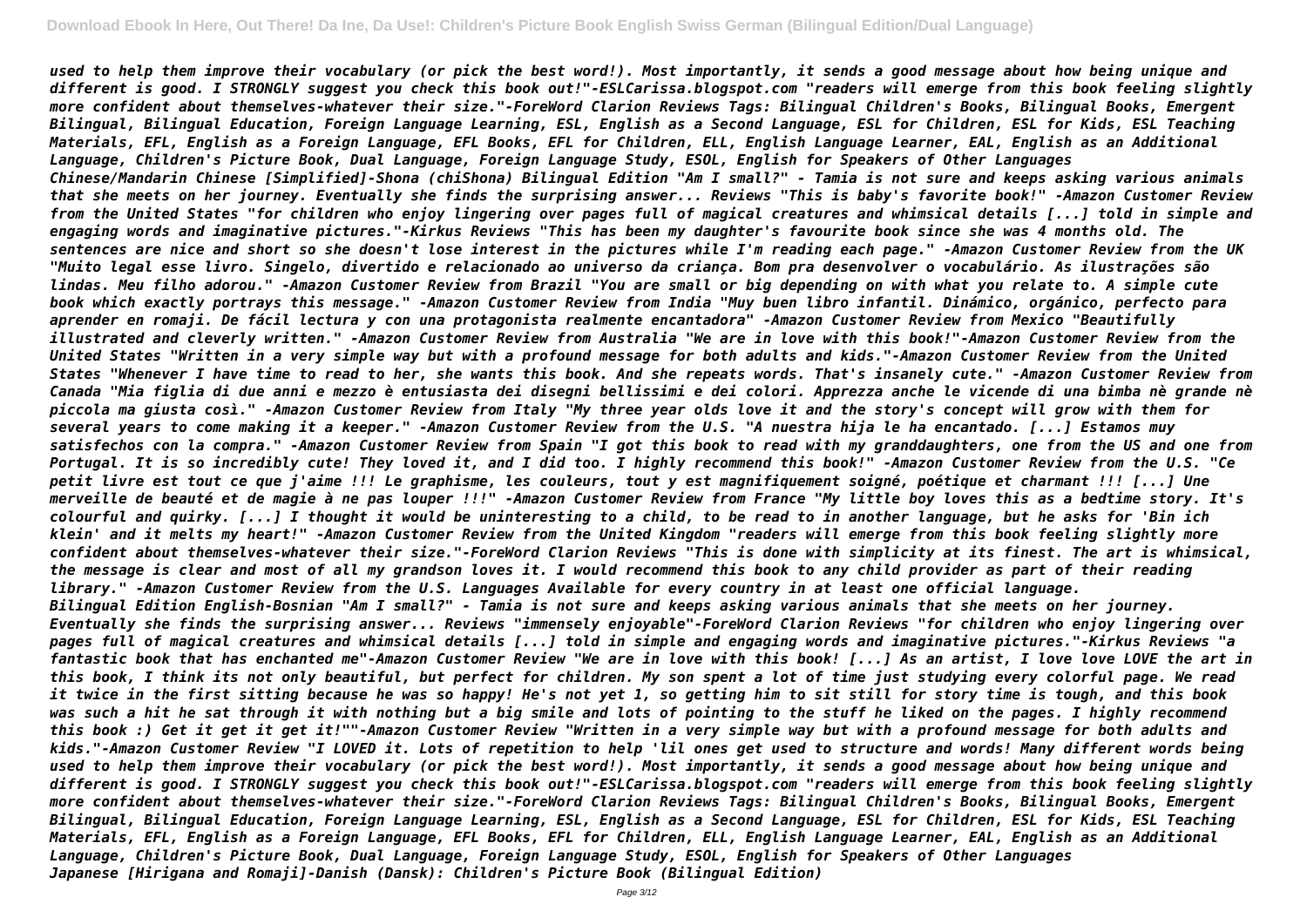*Ya Malen'kaya? Im Leitila? Am I Small? Jesam Li Mala? The Australian Journal Am I Small? Awak Tyang Cenik Nggih? Wo Xiao Ma? Ndiri Muduku Here? Sou Pequena? Kan Mu Chota? Da Rein - Da Raus*

English-Balinese/Bali (Basa Bali) Bilingual Edition "Am I small?" - Tamia is not sure and keeps asking various animals that she meets on her journey. Eventually she finds the surprising answer... Reviews "This is baby's *favorite book!" -Amazon Customer Review from the United States "for children who enjoy lingering over pages full of magical creatures and whimsical details [...] told in simple and engaging words and imaginative pictures."-Kirkus Reviews "This has been my daughter's favourite book since she was 4 months old. The sentences are nice and short so she doesn't lose interest in the pictures while I'm reading each page." -Amazon Customer Review from the UK "Muito legal esse livro. Singelo, divertido e relacionado ao universo da criança. Bom pra desenvolver o vocabulário. As ilustrações são lindas. Meu filho adorou." -Amazon Customer Review from Brazil "You are small or big depending on with what you relate to. A simple cute book which exactly portrays this message." -Amazon Customer Review from India "Muy buen libro infantil. Dinámico, orgánico, perfecto para aprender en romaji. De fácil lectura y con una protagonista realmente encantadora" -Amazon Customer Review from Mexico "Beautifully illustrated and cleverly written." -Amazon Customer Review from Australia "We are in love with this book!"-Amazon Customer Review from the United States "Written in a very simple way but with a profound message for both adults and kids."-Amazon Customer Review from the United States "Whenever I have time to read to her, she wants this book. And she repeats words. That's insanely cute." -Amazon Customer Review from Canada "Mia figlia di due anni e mezzo è entusiasta dei disegni bellissimi e dei colori. Apprezza anche le vicende di una bimba nè grande nè piccola ma giusta così." -Amazon Customer Review from Italy "My three year olds love it and the story's concept will grow with them for several years to come making it a keeper." -Amazon Customer Review from the U.S. "A nuestra hija le ha encantado. [...] Estamos muy satisfechos con la compra." -Amazon Customer Review from Spain "I got this book to read with my granddaughters, one from the US and one from Portugal. It is so incredibly cute! They loved it, and I did too. I highly recommend this book!" -Amazon Customer Review from the* U.S. "Ce petit livre est tout ce que j'aime !!! Le graphisme, les couleurs, tout y est magnifiquement soigné, poétique et charmant !!! [...] Une merveille de beauté et de magie à ne pas louper !!!" -Amazon Customer Review from France "My little boy loves this as a bedtime story. It's colourful and quirky. [...] I thought it would be uninteresting to a child, to be read to in another language, but he asks for 'Bin ich klein' and it melts my *heart!" -Amazon Customer Review from the United Kingdom "readers will emerge from this book feeling slightly more confident about themselves-whatever their size."-ForeWord Clarion Reviews "This is done with simplicity at its finest. The art is whimsical, the message is clear and most of all my grandson loves it. I would recommend this book to any child provider as part of their reading library." -Amazon Customer Review from the U.S. Languages Available for every country in at least one official language.*

*In here, out there! Da rein, da raus!: Children's Picture Book English-German (Bilingual Edition/Dual Language)Da Rein - Da RausIn here - out there. Englische Ausg.Am I Small? Jesam Li Mala?Children's Picture Book English-Bosnian (Bilingual Edition)CreateSpace*

*Japanese [Hirigana and Romaji]-Shona Bilingual Edition "Am I small?" - Tamia is not sure and keeps asking various animals that she meets on her journey. Eventually she finds the surprising answer... Reviews "This is baby's favorite book!" -Amazon Customer Review from the United States "for children who enjoy lingering over pages full of magical creatures and whimsical details [...] told in simple and engaging words and imaginative pictures."-Kirkus Reviews "This has been my daughter's favourite book since she was 4 months old. The sentences are nice and short so she doesn't lose interest in the pictures while I'm reading each page." -Amazon Customer Review from the UK "Muito legal esse livro. Singelo, divertido e relacionado ao universo da criança. Bom pra desenvolver o vocabulário. As ilustrações são lindas. Meu filho adorou." -Amazon Customer Review from Brazil "You are small or big depending on with what you relate to. A simple cute book which exactly portrays this message." -Amazon Customer Review from India "Muy buen libro infantil. Dinámico, orgánico, perfecto para aprender en romaji. De fácil lectura y con una protagonista realmente encantadora" -Amazon Customer Review from Mexico "Beautifully illustrated and cleverly written." -Amazon Customer Review from Australia "We are in love with this book!"-Amazon Customer Review from the United States "Written in a very simple way but with a profound message for both adults and kids."-Amazon Customer Review from the United States "Whenever I have time to read to her, she wants this book. And she repeats words. That's insanely cute." -Amazon Customer Review from Canada "Mia figlia di due anni e mezzo è entusiasta dei disegni bellissimi e dei colori. Apprezza anche le vicende di una bimba nè grande nè piccola ma giusta così." -Amazon Customer Review from Italy "My three year olds love it and the story's concept will grow with them for several years to come making it a keeper." -Amazon Customer Review from the U.S. "A nuestra hija le ha encantado. [...] Estamos muy satisfechos con la compra." -Amazon Customer Review from Spain "I got this book to read with my granddaughters, one from the US and one from Portugal. It is so incredibly cute! They loved it, and I did too. I highly recommend this book!" -Amazon Customer* Review from the U.S. "Ce petit livre est tout ce que j'aime !!! Le graphisme, les couleurs, tout y est magnifiquement soigné, poétique et charmant !!! [...] Une merveille de beauté et de magie à ne pas louper !!!" -Amazon Customer Review from France "My little boy loves this as a bedtime story. It's colourful and quirky, [...] I thought it would be uninteresting to a child, to be read to in another language, but he asks for 'Bin ich klein' *it melts my heart!" -Amazon Customer Review from the United Kingdom "readers will emerge from this book feeling slightly more confident about themselves-whatever their size."-ForeWord Clarion Reviews "This is* done with simplicity at its finest. The art is whimsical, the message is clear and most of all my grandson loves it. I would recommend this book to any child provider as part of their reading library."-Amazon Customer *Review from the U.S. Languages Available for every country in at least one official language.*

*This book provides a reassessment of the significance of Max Weber's work for the current debates about the institutional and organizational dynamics of modernity. It re-evaluates Weber's sociology of bureaucracy and his general account of the trajectory of modernity with reference to the strategic social structures that dominated the emergence and development of modern society. Included here are detailed analyses of contemporary issues such as the collapse of communism, fordism, coporatism and traditionalism in both Western and Eastern societies. All of the contributors are scholars of international repute. They undertake analyses of Weber's texts and his broader intellectual inheritance to reassert the centrality of Weberian sociology for our understanding of the moral, political and organizational dilemmas of late modernity. These analyses challenge orthodox readings of Weber as the prophet of the iron cage. Instead they offer interpretations of his work which emphasize the reality of modernity as a dual process with the potential for both*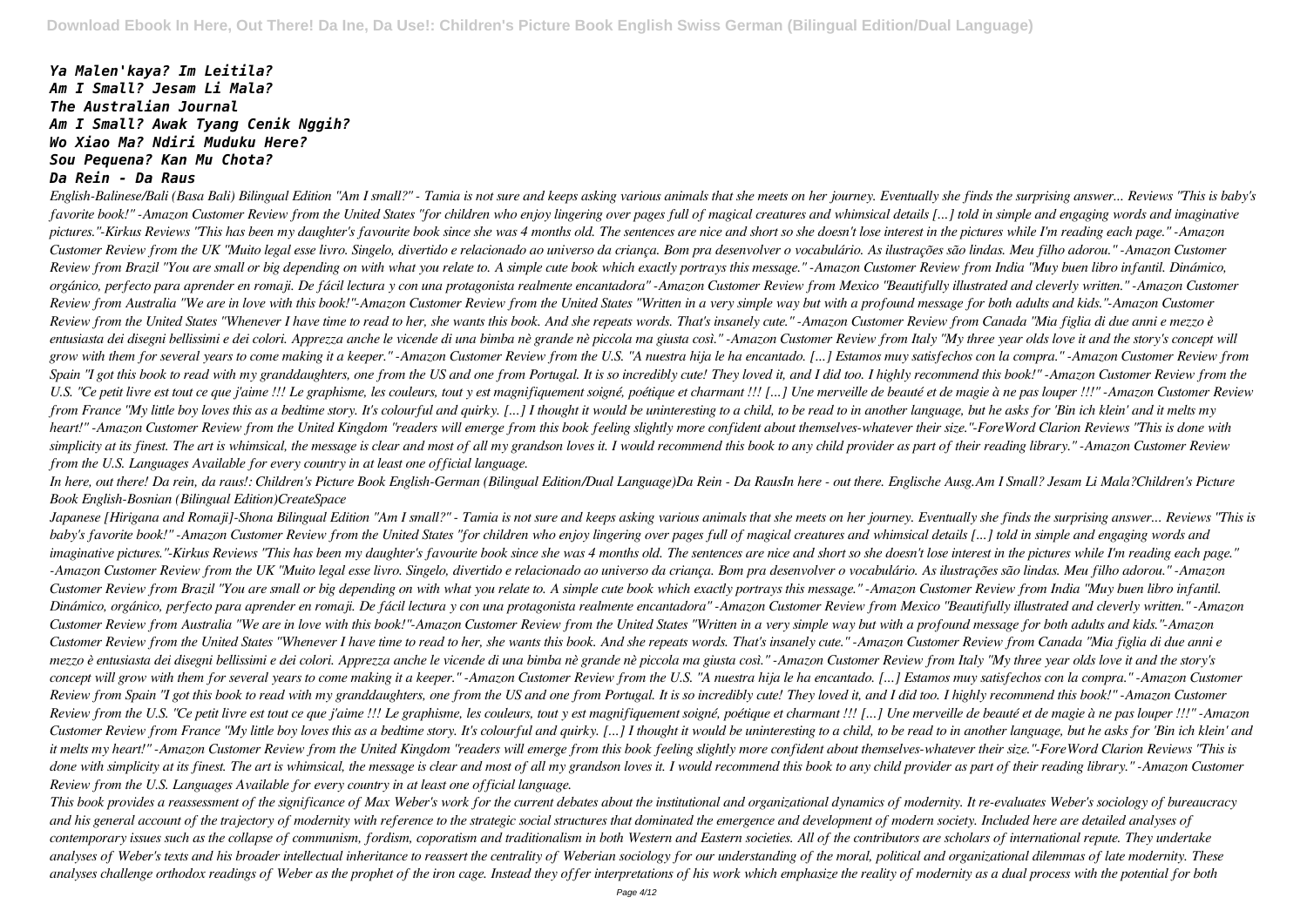disarticulation of rational structures and deeper colonization of daily life. Not only is this book essential reading for Weber specialists but it also provides compelling analyses of modernity and the inherently contingen *nature of global cultural and stuctural transformation. Martin Albrow, Roehampton Institute; Stewart Clegg, University of Western Sydney; David Chalcraft, Oxford Brookes University; John Eldridge, Glasgow University; Larry J*

*Egbert Turns Red/Egberti Bëhet I Kuq*

*Watashi, Chiisai? Er Jeg Lille?*

*A Bilingual Selection*

*Japanese [Hirigana and Romaji]-Sanskrit: Children's Picture Book (Bilingual Edition)*

*Am I Small? Im Leitila?*

*Russian-Gothic (Gutiska Razda): Children's Picture Book (Bilingual Edition)*

*Japanese [Hirigana and Romaji]-Welsh (Cymraeg/y Gymraeg): Children's Picture Book (Bilingual Edition)*

*The Mind of the Child: The development of the intellect*

Bilingual Edition English-Latin "Am I small?" - Tamia is not sure and keeps asking various animals that she meets on her journey. Eventually she finds the surprising answer... Reviews "This is baby's favorite book!" -Amazon Customer Review from the United States "for children who enjoy lingering over pages full of magical creatures and whimsical details [...] told in simple and engaging words and imaginative pictures."-Kirkus Reviews "This has been my daughter's favourite book since she was 4 months old. The sentences are nice and short so she doesn't lose interest in the pictures while I'm reading each page." -Amazon Customer Review from the UK "Muito legal esse livro. Singelo, divertido e relacionado ao universo da criança. Bom pra desenvolver o vocabulário. As ilustrações são lindas. Meu filho adorou." -Amazon Customer Review from Brazil "You are small or big depending on with what you relate to. A simple cute book which exactly portrays this message." -Amazon Customer Review from India "Muy buen libro infantil. Dinámico, orgánico, perfecto para aprender en romaji. De fácil lectura y con una protagonista realmente encantadora" -Amazon Customer Review from Mexico "Beautifully illustrated and cleverly written." -Amazon Customer Review from Australia "We are in love with this book!"-Amazon Customer Review from the United States "Written in a very simple way but with a profound message for both adults and kids."-Amazon Customer Review from the United States "Whenever I have time to read to her, she wants this book. And she repeats words. That's insanely cute." -Amazon Customer Review from Canada "Mia figlia di due anni e mezzo è entusiasta dei disegni bellissimi e dei colori. Apprezza anche le vicende di una bimba nè grande nè piccola ma giusta così." -Amazon Customer Review from Italy "My three year olds love it and the story's concept will grow with them for several years to come making it a keeper." -Amazon Customer Review from the U.S. "A nuestra hija le ha encantado. [...] Estamos muy satisfechos con la compra." -Amazon Customer Review from Spain "I got this book to read with my granddaughters, one from the US and one from Portugal. It is so incredibly cute! They loved it, and I did too. I highly recommend this book!" -Amazon Customer Review from the U.S. "Ce petit livre est tout ce que j'aime !!! Le graphisme, les couleurs, tout y est magnifiquement soigné, poétique et charmant !!! [...] Une merveille de beauté et de magie à ne pas louper !!!" -Amazon Customer Review from France "My little boy loves this as a bedtime story. It's colourful and quirky. [...] I thought it would be uninteresting to a child, to be read to in another language, but he asks for 'Bin ich klein' and it melts my heart!" -Amazon Customer Review from the United Kingdom "readers will emerge from this book feeling slightly more confident about themselves-whatever their size."-ForeWord Clarion Reviews "This is done with simplicity at its finest. The art is whimsical, the message is clear and most of all my grandson loves it. I would recommend this book to any child provider as part of their reading library." -Amazon Customer Review from the U.S. Languages Available for every country in at least one official language.

Japanese [Hirigana and Romaji]-Welsh Bilingual Edition "Am I small?" - Tamia is not sure and keeps asking various animals that she meets on her journey. Eventually she finds the surprising answer... Reviews "This is baby's favorite book!" -Amazon Customer Review from the United States "for children who enjoy lingering over pages full of magical creatures and whimsical details [...] told in simple and engaging words and imaginative pictures."-Kirkus Reviews "This has been my daughter's favourite book since she was 4 months old. The sentences are nice and short so she doesn't lose interest in the pictures while I'm reading each page." -Amazon Customer Review from the UK "Muito legal esse livro. Singelo, divertido e relacionado ao universo da criança. Bom pra desenvolver o vocabulário. As ilustrações são lindas. Meu filho adorou." -Amazon Customer Review from Brazil "You are small or big depending on with what you relate to. A simple cute book which exactly portrays this message." -Amazon Customer Review from India "Muy buen libro infantil. Dinámico, orgánico, perfecto para aprender en romaji. De fácil lectura y con una protagonista realmente encantadora" -Amazon Customer Review from Mexico "Beautifully illustrated and cleverly written." -Amazon Customer Review from Australia "We are in love with this book!"-Amazon Customer Review from the United States "Written in a very simple way but with a profound message for both adults and kids."-Amazon Customer Review from the United States "Whenever I have time to read to her, she wants this book. And she repeats words. That's insanely cute." -Amazon Customer Review from Canada "Mia figlia di due anni e mezzo è entusiasta dei disegni bellissimi e dei colori. Apprezza anche le vicende di una bimba nè grande nè piccola ma giusta così." -Amazon Customer Review from Italy "My three year olds love it and the story's concept will grow with them for several years to come making it a keeper." -Amazon Customer Review from the U.S. "A nuestra hija le ha encantado. [...] Estamos muy satisfechos con la compra." -Amazon Customer Review from Spain "I got this book to read with my granddaughters, one from the US and one from Portugal. It is so incredibly cute! They loved it, and I did too. I highly recommend this book!" -Amazon Customer Review from the U.S. "Ce petit livre est tout ce que j'aime !!! Le graphisme, les couleurs, tout y est magnifiquement soigné, poétique et charmant !!! [...] Une merveille de beauté et de magie à ne pas louper !!!" -Amazon Customer Review from France "My little boy loves this as a bedtime story. It's colourful and quirky. [...] I thought it would be uninteresting to a child, to be read to in another language, but he asks for 'Bin ich klein' and it melts my heart!" -Amazon Customer Review from the United Kingdom "readers will emerge from this book feeling slightly more confident about themselves-whatever their size."-ForeWord Clarion Reviews "This is done with simplicity at its finest. The art is whimsical, the message is clear and most of all my grandson loves it. I would recommend this book to any child provider as part of their reading library." -Amazon Customer Review from the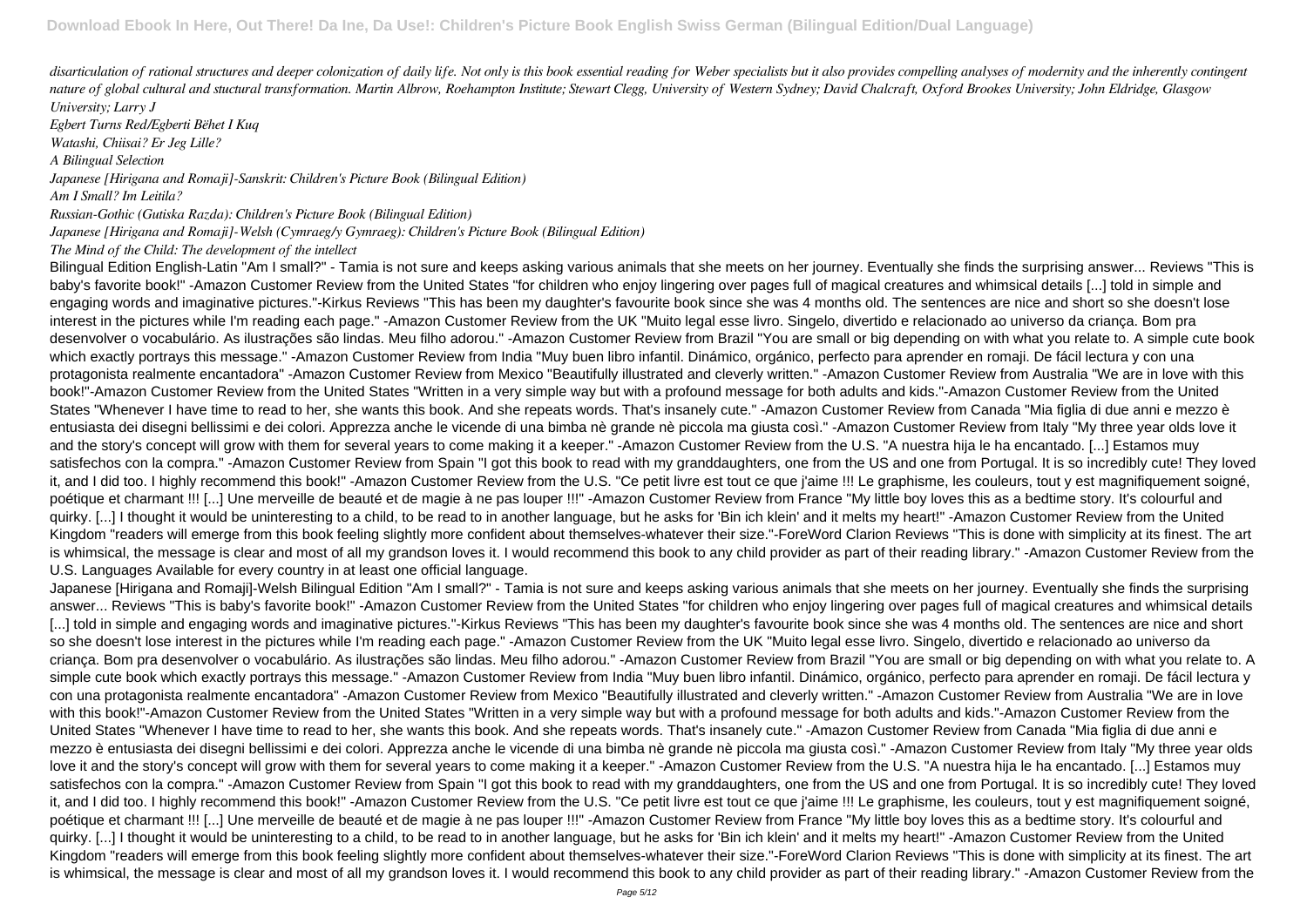## U.S. Languages Available for every country in at least one official language.

Brazilian Portuguese-Odia/Oriya Bilingual Edition "Am I small?" - Tamia is not sure and keeps asking various animals that she meets on her journey. Eventually she finds the surprising answer... Reviews "This is baby's favorite book!" -Amazon Customer Review from the United States "for children who enjoy lingering over pages full of magical creatures and whimsical details [...] told in simple and engaging words and imaginative pictures."-Kirkus Reviews "This has been my daughter's favourite book since she was 4 months old. The sentences are nice and short so she doesn't lose interest in the pictures while I'm reading each page." -Amazon Customer Review from the UK "Muito legal esse livro. Singelo, divertido e relacionado ao universo da criança. Bom pra desenvolver o vocabulário. As ilustrações são lindas. Meu filho adorou." -Amazon Customer Review from Brazil "You are small or big depending on with what you relate to. A simple cute book which exactly portrays this message." -Amazon Customer Review from India "Muy buen libro infantil. Dinámico, orgánico, perfecto para aprender en romaji. De fácil lectura y con una protagonista realmente encantadora" -Amazon Customer Review from Mexico "Beautifully illustrated and cleverly written." -Amazon Customer Review from Australia "We are in love with this book!"-Amazon Customer Review from the United States "Written in a very simple way but with a profound message for both adults and kids."-Amazon Customer Review from the United States "Whenever I have time to read to her, she wants this book. And she repeats words. That's insanely cute." -Amazon Customer Review from Canada "Mia figlia di due anni e mezzo è entusiasta dei disegni bellissimi e dei colori. Apprezza anche le vicende di una bimba nè grande nè piccola ma giusta così." -Amazon Customer Review from Italy "My three year olds love it and the story's concept will grow with them for several years to come making it a keeper." -Amazon Customer Review from the U.S. "A nuestra hija le ha encantado. [...] Estamos muy satisfechos con la compra." -Amazon Customer Review from Spain "I got this book to read with my granddaughters, one from the US and one from Portugal. It is so incredibly cute! They loved it, and I did too. I highly recommend this book!" -Amazon Customer Review from the U.S. "Ce petit livre est tout ce que j'aime !!! Le graphisme, les couleurs, tout y est magnifiquement soigné, poétique et charmant !!! [...] Une merveille de beauté et de magie à ne pas louper !!!" -Amazon Customer Review from France "My little boy loves this as a bedtime story. It's colourful and quirky. [...] I thought it would be uninteresting to a child, to be read to in another language, but he asks for 'Bin ich klein' and it melts my heart!" -Amazon Customer Review from the United Kingdom "readers will emerge from this book feeling slightly more confident about themselves-whatever their size."-ForeWord Clarion Reviews "This is done with simplicity at its finest. The art is whimsical, the message is clear and most of all my grandson loves it. I would recommend this book to any child provider as part of their reading library." -Amazon Customer Review from the U.S. Languages Available for every country in at least one official language.

English-Yiddish Bilingual Edition "Am I small?" - Tamia is not sure and keeps asking various animals that she meets on her journey. Eventually she finds the surprising answer... Reviews "This is baby's favorite book!" -Amazon Customer Review from the United States "for children who enjoy lingering over pages full of magical creatures and whimsical details [...] told in simple and engaging words and imaginative pictures."-Kirkus Reviews "This has been my daughter's favourite book since she was 4 months old. The sentences are nice and short so she doesn't lose interest in the pictures while I'm reading each page." -Amazon Customer Review from the UK "Muito legal esse livro. Singelo, divertido e relacionado ao universo da criança. Bom pra desenvolver o vocabulário. As ilustrações são lindas. Meu filho adorou." -Amazon Customer Review from Brazil "You are small or big depending on with what you relate to. A simple cute book which exactly portrays this message." -Amazon Customer Review from India "Muy buen libro infantil. Dinámico, orgánico, perfecto para aprender en romaji. De fácil lectura y con una protagonista realmente encantadora" -Amazon Customer Review from Mexico "Beautifully illustrated and cleverly written." -Amazon Customer Review from Australia "We are in love with this book!"-Amazon Customer Review from the United States "Written in a very simple way but with a profound message for both adults and kids."-Amazon Customer Review from the United States "Whenever I have time to read to her, she wants this book. And she repeats words. That's insanely cute." -Amazon Customer Review from Canada "Mia figlia di due anni e mezzo è entusiasta dei disegni bellissimi e dei colori. Apprezza anche le vicende di una bimba nè grande nè piccola ma giusta così." -Amazon Customer Review from Italy "My three year olds love it and the story's concept will grow with them for several years to come making it a keeper." -Amazon Customer Review from the U.S. "A nuestra hija le ha encantado. [...] Estamos muy satisfechos con la compra." -Amazon Customer Review from Spain "I got this book to read with my granddaughters, one from the US and one from Portugal. It is so incredibly cute! They loved it, and I did too. I highly recommend this book!" -Amazon Customer Review from the U.S. "Ce petit livre est tout ce que j'aime !!! Le graphisme, les couleurs, tout y est magnifiquement soigné, poétique et charmant !!! [...] Une merveille de beauté et de magie à ne pas louper !!!" -Amazon Customer Review from France "My little boy loves this as a bedtime story. It's colourful and quirky. [...] I thought it would be uninteresting to a child, to be read to in another language, but he asks for 'Bin ich klein' and it melts my heart!" -Amazon Customer Review from the United Kingdom "readers will emerge from this book feeling slightly more confident about themselves-whatever their size."-ForeWord Clarion Reviews "This is done with simplicity at its finest. The art is whimsical, the message is clear and most of all my grandson loves it. I would recommend this book to any child provider as part of their reading library." -Amazon Customer Review from the U.S. Languages Available for every country in at least one official language.

Wo Xiao Ma? Ydw I'n Fach?

Oral History, New Media and Performance

## Billboard

In here - out there. Englische Ausg. Japanese [Hirigana and Romaji]-Breton (Brezhoneg): Children's Picture Book (Bilingual Edition) Children's Picture Book English-Bosnian (Bilingual Edition) Watashi, Chiisai? Ndiri Muduku Here? Camel in a Snowstorm

Chinese/Mandarin Chinese [Simplified]-Welsh (Cymraeg/y Gymraeg) Bilingual Edition "Am I small?" - Tamia is not sure and keeps asking various animals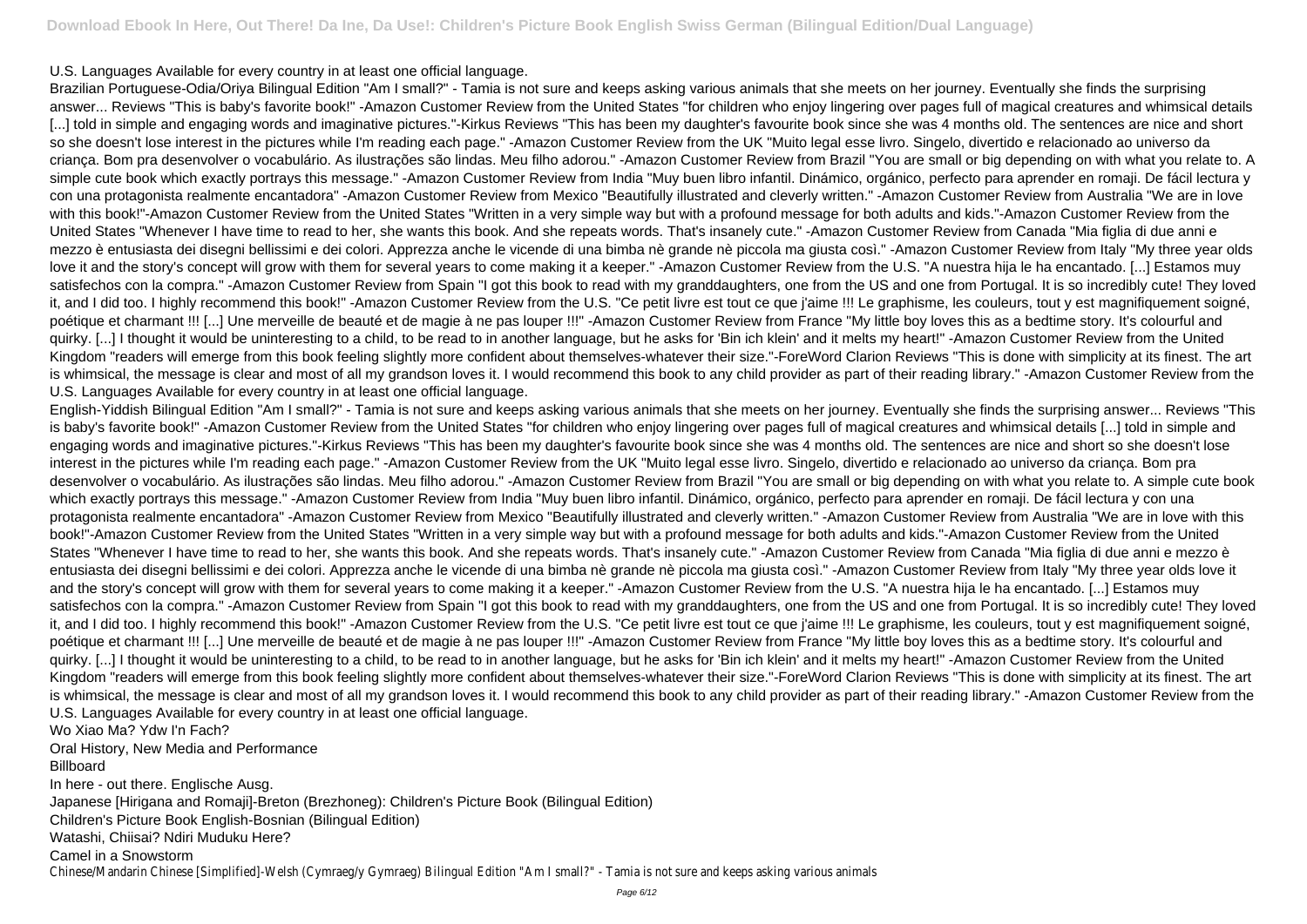that she meets on her journey. Eventually she finds the surprising answer... Reviews "This is baby's favorite book!" -Amazon Customer Review from the United States "for children who enjoy lingering over pages full of magical creatures and whimsical details [...] told in simple and engaging words and imaginative pictures."-Kirkus Reviews "This has been my daughter's favourite book since she was 4 months old. The sentences are nice and short so she doesn't lose interest in the pictures while I'm reading each page." -Amazon Customer Review from the UK "Muito legal esse livro. Singelo, divertido e relacionado ao universo da criança. Bom pra desenvolver o vocabulário. As ilustrações são lindas. Meu filho adorou." -Amazon Customer Review from Brazil "You are small or big depending on with what you relate to. A simple cute book which exactly portrays this message." -Amazon Customer Review from India "Muy buen libro infantil. Dinámico, orgánico, perfecto para aprender en romaji. De fácil lectura y con una protagonista realmente encantadora" -Amazon Customer Review from Mexico "Beautifully illustrated and cleverly written." -Amazon Customer Review from Australia "We are in love with this book!"-Amazon Customer Review from the United States "Written in a very simple way but with a profound message for both adults and kids."-Amazon Customer Review from the United States "Whenever I have time to read to her, she wants this book. And she repeats words. That's insanely cute." -Amazon Customer Review from Canada "Mia figlia di due anni e mezzo è entusiasta dei disegni bellissimi e dei colori. Apprezza anche le vicende di una bimba nè grande nè piccola ma giusta così." -Amazon Customer Review from Italy "My three year olds love it and the story's concept will grow with them for several years to come making it a keeper." -Amazon Customer Review from the U.S. "A nuestra hija le ha encantado. [...] Estamos muy satisfechos con la compra." -Amazon Customer Review from Spain "I got this book to read with my granddaughters, one from the US and one from Portugal. It is so incredibly cute! They loved it, and I did too. I highly recommend this book!" -Amazon Customer Review from the U.S. "Ce petit livre est tout ce que j'aime !!! Le graphisme, les couleurs, tout y est magnifiquement soigné, poétique et charmant !!! [...] Une merveille de beauté et de magie à ne pas louper !!!" -Amazon Customer Review from France "My little boy loves this as a bedtime story. It's colourful and quirky. [...] I thought it would be uninteresting to a child, to be read to in another language, but he asks for 'Bin ich klein' and it melts my heart!" -Amazon Customer Review from the United Kingdom "readers will emerge from this book feeling slightly more confident about themselves-whatever their size."-ForeWord Clarion Reviews "This is done with simplicity at its finest. The art is whimsical, the message is clear and most of all my grandson loves it. I would recommend this book to any child provider as part of their reading library." -Amazon Customer Review from the U.S. Languages Available for every country in at least one official language.

"Am I small?" - Tamia is not sure and keeps asking various animals that she meets on her journey. Eventually she finds the surprising answer... "Er eg hjokk?" - Tamia ert ful og jarper uppå marg djurer dat hun hitter å ferd hennar. Efter endlang finner hun utvid avgeng... Reviews "for children who enjoy lingering over pages full of magical creatures and whimsical details [...] told in simple and engaging words and imaginative pictures."-Kirkus Reviews "This is baby's favorite book!" -Amazon Customer Review from the United States "This has been my daughter's favourite book since she was 4 months old. The sentences are nice and short so she doesn't lose interest in the pictures while I'm reading each page." -Amazon Customer Review from the UK "Muito legal esse livro. Singelo, divertido e relacionado ao universo da criança. Bom pra desenvolver o vocabulário. As ilustrações são lindas. Meu filho adorou." -Amazon Customer Review from Brazil "You are small or big depending on with what you relate to. A simple cute book which exactly portrays this message." -Amazon Customer Review from India "Muy buen libro infantil. Dinámico, orgánico, perfecto para aprender en romaji. De fácil lectura y con una protagonista realmente encantadora" -Amazon Customer Review from Mexico "Beautifully illustrated and cleverly written." -Amazon Customer Review from Australia "We are in love with this book! [...] I highly recommend this book"-Amazon Customer Review from the United States "Written in a very simple way but with a profound message for both adults and kids."-Amazon Customer Review from the United States "Whenever I have time to read to her, she wants this book. And she repeats words. That's insanely cute." -Amazon Customer Review from Canada "Mia figlia di due anni e mezzo è entusiasta dei disegni bellissimi e dei colori. Apprezza anche le vicende di una bimba nè grande nè piccola ma giusta così." -Amazon Customer Review from Italy "My three year olds love it and the story's concept will grow with them for several years to come making it a keeper." -Amazon Customer Review from the U.S. "A nuestra hija le ha encantado. [...] Estamos muy satisfechos con la compra." -Amazon Customer Review from Spain "I got this book to read with my granddaughters one from the US and one from Portugal. It is so incredibly cute! They loved it, and I did too. I highly recommend this book!" -Amazon Customer Review from the United States "Ce petit livre est tout ce que j'aime !!! Le graphisme, les couleurs, tout y est magnifiquement soigné, poétique et charmant !!! [...]Une merveille de beauté et de magie à ne pas louper !!!" -Amazon Customer Review from France "My little boy loves this as a bedtime story. It's colourful and quirky. [...] I thought it would be uninteresting to a child, to be read to in another language, but he asks for 'Bin ich klein' and it melts my heart!" -Amazon Customer Review from the United Kingdom "I LOVED it. Lots of repetition to help 'lil ones get used to structure and words! [...] Most importantly, it sends a good message about how being unique and different is good."-ESL Carissa "readers will emerge from this book feeling

In its 114th year, Billboard remains the world's premier weekly music publication and a diverse digital, events, brand, content and data licensing platform. Billboard publishes the most trusted charts and offers unrivaled reporting about the latest music, video, gaming, media, digital and mobile entertainment issues and trends.

This publication is the official theory test book for car drivers, compiled by the Driver and Vehicle Standards Agency. It contains multiple choice questions from the whole theory test question bank, with answers and explanations, dealing with topics such as: alertness and attitude, vehicle safety and handling, safety margins, hazard awareness, vulnerable road users, motorway rules and rules of the road, road and traffic signs, documents, accidents, and vehicle loading.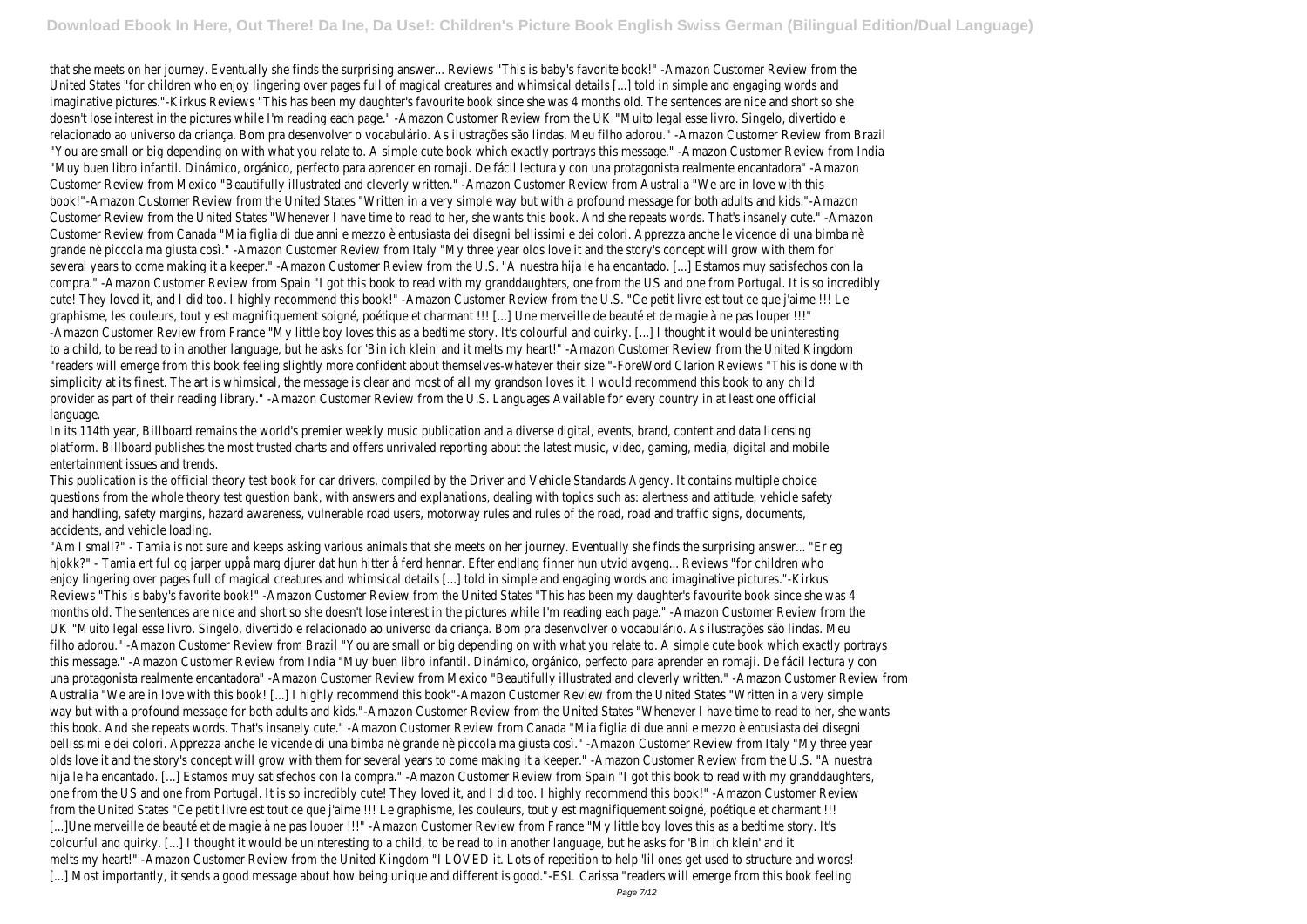slightly more confident about themselves-whatever their size."-ForeWord Clarion Reviews "This is done with simplicity at its finest. The art is whimsical, the message is clear and most of all my grandson loves it. I would recommend this book to any child provider as part of their reading library." -Amazon Customer Review from the U.S.

Watashi, Chiisai? Ha Gwir Eo on Bihan ? The Poetry of Jorge de Sena Wo Xiao Ma? Da Li Sam Malena? Five Meters of Time/Cinq Mètres de Temps Watashi, Chiisai? Kaa Man Chhewta Hewn? Am I Small? Ego Sum Parva? Hearings, Nov. 15, 1945-May 31, 1946 Remembering Mass Violence

Chinese/Mandarin Chinese [Simplified]-Bosnian Bilingual Edition "Am I small?" - Tamia is not sure and keeps asking various animals that she meets on her journey. Eventually she finds the surprising answer... Reviews "This is baby's favorite book!" -Amazon Customer Review from the United States "for children who enjoy lingering over pages full of magical creatures and whimsical details [...] told in simple and engaging words and imaginative pictures."-Kirkus Reviews "This has been my daughter's favourite book since she was 4 months old. The sentences are nice and short so she doesn't lose interest in the pictures while I'm reading each page." -Amazon Customer Review from the UK "Muito legal esse livro. Singelo, divertido e relacionado ao universo da criança. Bom pra desenvolver o vocabulário. As ilustrações são lindas. Meu filho adorou." -Amazon Customer Review from Brazil "You are small or big depending on with what you relate to. A simple cute book which exactly portrays this message." -Amazon Customer Review from India "Muy buen libro infantil. Dinámico, orgánico, perfecto para aprender en romaji. De fácil lectura y con una protagonista realmente encantadora" -Amazon Customer Review from Mexico "Beautifully illustrated and cleverly written." -Amazon Customer Review from Australia "We are in love with this book!"-Amazon Customer Review from the United States "Written in a very simple way but with a profound message for both adults and kids."-Amazon Customer Review from the United States "Whenever I have time to read to her, she wants this book. And she repeats words. That's insanely cute." -Amazon Customer Review from Canada "Mia figlia di due anni e mezzo è entusiasta dei disegni bellissimi e dei colori. Apprezza anche le vicende di una bimba nè grande nè piccola ma giusta così." -Amazon Customer Review from Italy "My three year olds love it and the story's concept will grow with them for several years to come making it a keeper." -Amazon Customer Review from the U.S. "A nuestra hija le ha encantado. [...] Estamos muy satisfechos con la compra." -Amazon Customer Review from Spain "I got this book to read with my granddaughters, one from the US and one from Portugal. It is so incredibly cute! They loved it, and I did too. I highly recommend this book!" -Amazon Customer Review from the U.S. "Ce petit livre est tout ce que j'aime !!! Le graphisme, les couleurs, tout y est magnifiquement soigné, poétique et charmant !!! [...] Une merveille de beauté et de magie à ne pas louper !!!" -Amazon Customer Review from France "My little boy loves this as a bedtime story. It's colourful and quirky. [...] I thought it would be uninteresting to a child, to be read to in another language, but he asks for 'Bin ich klein' and it melts my heart!" -Amazon Review from the United Kingdom "readers will emerge from this book feeling slightly more confident about themselves-whatever their size."-ForeWord Clarion Reviews "This is done with simplicity at its finest. The art is whimsical, the message is clear and most of all my grandson loves it. I would recommend this book to any child provider as part of their reading library." -Amazon Customer Review from the U.S. Languages Available for every country in at least one official language.

Russian-Shona Bilingual Edition "Am I small?" - Tamia is not sure and keeps asking various animals that she meets on her journey. Eventually she finds the surprising answer... Reviews "This is baby's favorite book!" -Amazon Customer Review from the United States "for children who enjoy lingering over pages full of magical creatures and whimsical details [...] told in simple and engaging words and imaginative pictures."-Kirkus Reviews "This has been my daughter's favourite book since she was 4 months old. The sentences are nice and short so she doesn't lose interest in the pictures while I'm reading each page." -Amazon Customer Review from the UK "Muito legal esse livro. Singelo, divertido e relacionado ao universo da criança. Bom pra desenvolver o vocabulário. As ilustrações são lindas. Meu filho adorou." -Amazon Customer Review from Brazil "You are small or big depending on with what you relate to. A simple cute book which exactly portrays this message." -Amazon Customer Review from India "Muy buen libro infantil. Dinámico, orgánico, perfecto para aprender en romaji. De fácil lectura y con una protagonista realmente encantadora" -Amazon Customer Review from Mexico "Beautifully illustrated and cleverly written." -Amazon Customer Review from Australia "We are in love with this book!"-Amazon Customer Review from the United States "Written in a very simple way but with a profound message for both adults and kids."-Amazon Customer Review from the United States "Whenever I have time to read to her, she wants this book. And she repeats words. That's insanely cute." -Amazon Customer Review from Canada "Mia figlia di due anni e mezzo è entusiasta dei disegni bellissimi e dei colori. Apprezza anche le vicende di una bimba nè grande nè piccola ma giusta così." -Amazon Customer Review from Italy "My three year olds love it and the story's concept will grow with them for several years to come making it a keeper." -Amazon Customer Review from the U.S. "A nuestra hija le ha encantado. [...] Estamos muy satisfechos con la compra." -Amazon Customer Review from Spain "I got this book to read with my granddaughters, one from the US and one from Portugal. It is so incredibly cute! They loved it, and I did too. I highly recommend this book!" -Amazon Customer Review from the U.S. "Ce petit livre est tout ce que j'aime !!! Le graphisme, les couleurs, tout y est magnifiquement soigné, poétique et charmant !!! [...] Une merveille de beauté et de magie à ne pas louper !!!" -Amazon Customer Review from France "My little boy loves this as a bedtime story. It's colourful and quirky. [...] I thought it would be uninteresting to a child, to be read to in another language, but he asks for 'Bin ich klein' and it melts my heart!" -Amazon Customer Review from the United Kingdom "readers will emerge from this book feeling slightly more confident about themselves-whatever their size."-ForeWord Clarion Reviews "This is done with simplicity at its finest. The art is whimsical, the message is clear and most of all my grandson loves it. I would recommend this book to any child provider as part of their reading library." -Amazon Customer Review from the U.S. Languages Available for every country in at least one official language.

Japanese [Hirigana and Romaji]-Breton Bilingual Edition "Am I small?" - Tamia is not sure and keeps asking various animals that she meets on her journey. Eventually she finds the surprising answer... Reviews "This is baby's favorite book!" -Amazon Customer Review from the United States "for children who enjoy lingering over pages full of magical creatures and whimsical details [...] told in simple and engaging words and imaginative pictures."-Kirkus Reviews "This has been my daughter's favourite book since she was 4 months old. The sentences are nice and short so she doesn't lose interest in the pictures while I'm reading each page." -Amazon Customer Review from the UK "Muito legal esse livro. Singelo, divertido e relacionado ao universo da criança. Bom pra desenvolver o vocabulário. As ilustrações são lindas. Meu filho adorou." -Amazon Customer Review from Brazil "You are small or big depending on with what you relate to. A simple cute book which exactly portrays this message." -Amazon Customer Review from India "Muy buen libro infantil. Dinámico, orgánico, perfecto para aprender en romaji. De fácil lectura y con una protagonista realmente encantadora" -Amazon Customer Review from Mexico "Beautifully illustrated and cleverly written." -Amazon Customer Review from Australia "We are in love with this book!"-Amazon Customer Review from the United States "Written in a very simple way but with a profound message for both adults and kids."-Amazon Customer Review from the United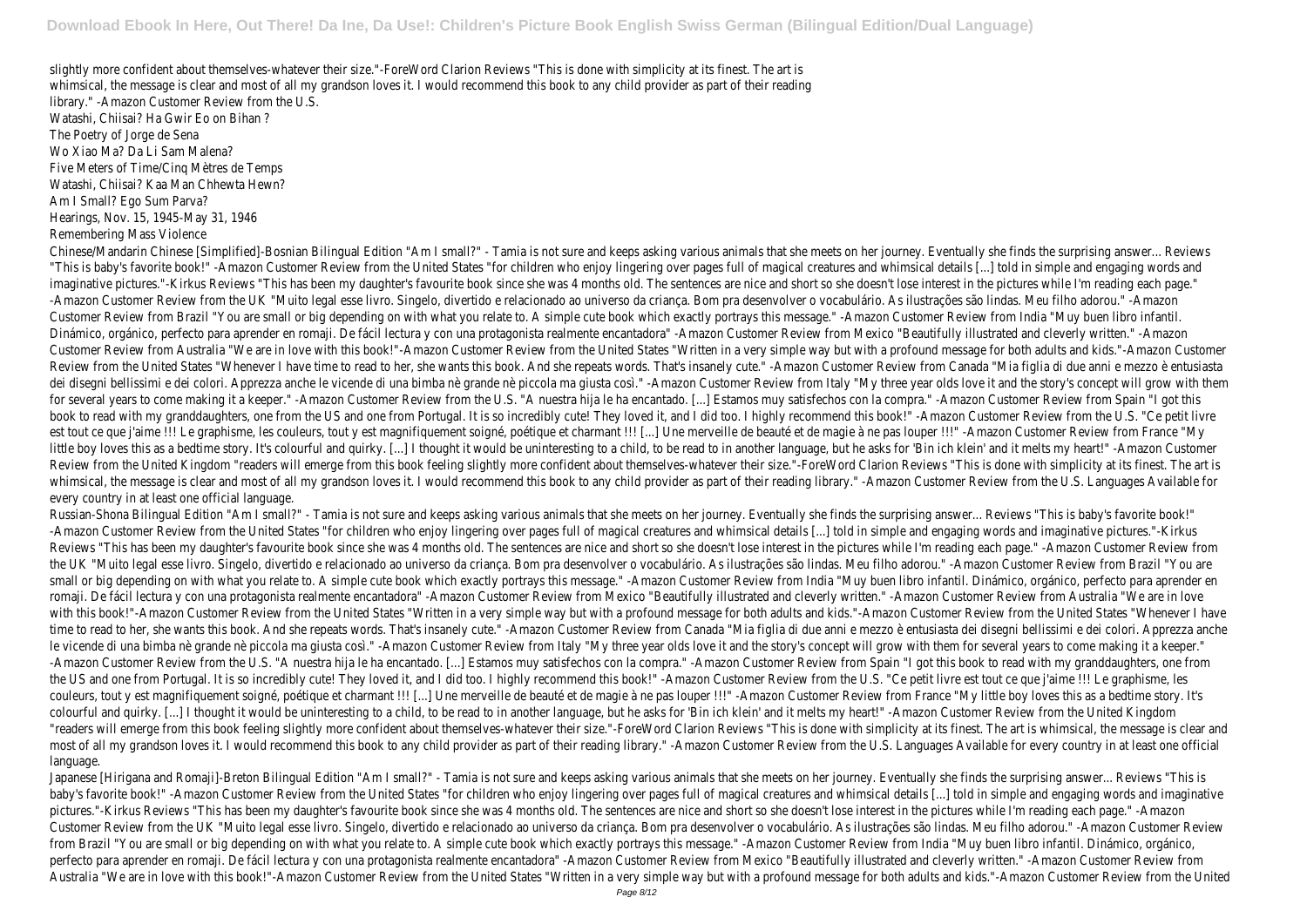States "Whenever I have time to read to her, she wants this book. And she repeats words. That's insanely cute." -Amazon Customer Review from Canada "Mia figlia di due anni e mezzo è entusiasta dei disegni bellissimi e dei colori. Apprezza anche le vicende di una bimba nè grande nè piccola ma giusta così." -Amazon Customer Review from Italy "My three year olds love it and the story's concept will grow with them for several years to come making it a keeper." -Amazon Customer Review from the U.S. "A nuestra hija le ha encantado. [...] Estamos muy satisfechos con la compra." -Amazon Customer Review from Spain "I got this book to read with my granddaughters, one from the US and one from Portugal. It is so incredibly cute! They loved it, and I did too. I highly recommend this book!" -Amazon Customer Review from the U.S. "Ce petit livre est tout ce que j'aime !!! Le graphisme, les couleurs, tout y est magnifiquement soigné, poétique et charmant !!! [...] Une merveille de beauté et de magie à ne pas louper !!!" -Amazon Customer Review from France "My little boy loves this as a bedtime story. It's colourful and quirky. [...] I thought it would be uninteresting to a child, to be read to in another language, but he asks for 'Bin ich klein' and it melts my heart!" -Amazon Customer Review from the United Kingdom "readers will emerge from this book feeling slightly more confident about themselves-whatever their size."-ForeWord Clarion Reviews "This is done with simplicity at its finest. The art is whimsical, the message is clear and most of all my grandson loves it. I would recommend this book to any child provider as part of their reading library." -Amazon Customer Review from the U.S. Languages Available for every country in at least one official language. Japanese [Hirigana and Romaji]-Sinhala/Sinhalese Bilingual Edition "Am I small?" - Tamia is not sure and keeps asking various animals that she meets on her journey. Eventually she finds the surprising answer... Reviews "This is baby's favorite book!" -Amazon Customer Review from the United States "for children who enjoy lingering over pages full of magical creatures and whimsical details [...] told in simple and engaging

words and imaginative pictures."-Kirkus Reviews "This has been my daughter's favourite book since she was 4 months old. The sentences are nice and short so she doesn't lose interest in the pictures while I'm reading each page." -Amazon Customer Review from the UK "Muito legal esse livro. Singelo, divertido e relacionado ao universo da criança. Bom pra desenvolver o vocabulário. As ilustrações são lindas. Meu filho adorou." -Amazon Customer Review from Brazil "You are small or big depending on with what you relate to. A simple cute book which exactly portrays this message." -Amazon Customer Review from India "Muy buen libro infantil. Dinámico, orgánico, perfecto para aprender en romaji. De fácil lectura y con una protagonista realmente encantadora" -Amazon Customer Review from Mexico "Beautifully illustrated and cleverly written." -Amazon Customer Review from Australia "We are in love with this book!"-Amazon Customer Review from the United States "Written in a very simple way but with a profound message for both adults and kids."-Amazon Customer Review from the United States "Whenever I have time to read to her, she wants this book. And she repeats words. That's insanely cute." -Amazon Customer Review from Canada "Mia figlia di due anni e mezzo è entusiasta dei disegni bellissimi e dei colori. Apprezza anche le vicende di una bimba nè grande nè piccola ma giusta così." -Amazon Customer Review from Italy "My three year olds love it and the story's concept will grow with them for several years to come making it a keeper." -Amazon Customer Review from the U.S. "A nuestra hija le ha encantado. [...] Estamos muy satisfechos con la compra." -Amazon Customer Review from Spain "I got this book to read with my granddaughters, one from the US and one from Portugal. It is so incredibly cute! They loved it, and I did too. I highly recommend this book!" -Amazon Customer Review from the U.S. "Ce petit livre est tout ce que l'aime !!! Le graphisme, les couleurs, tout y est magnifiquement soigné, poétique et charmant !!! [...] Une merveille de beauté et de magie à ne pas louper !!!" -Amazon Customer Review from France "My little boy loves this as a bedtime story. It's colourful and quirky. [...] I thought it would be uninteresting to a child, to be read to in another language, but he asks for 'Bin ich klein' and it melts my heart -Amazon Customer Review from the United Kingdom "readers will emerge from this book feeling slightly more confident about themselves-whatever their size."-ForeWord Clarion Reviews "This is done with simplicity at its finest. The art is whimsical, the message is clear and most of all my grandson loves it. I would recommend this book to any child provider as part of their reading library." -Amazon Customer Review from the U.S. Languages Available for every country in at least one official language.

Japanese [Hirigana and Romaji]-Turkish: Children's Picture Book (Bilingual Edition)

In here, out there! Da rein, da raus!: Children's Picture Book English-German (Bilingual Edition/Dual Language)

Ya Malen'kaya? Ndiri Muduku Here?

Children's Picture Book English-Gothic (Bilingual Edition/Dual Language)

Chinese/Mandarin Chinese [Simplified]-Welsh (Cymraeg/y Gymraeg): Children's Picture Book (Bilingual Edition)

Chinese/Mandarin Chinese [Simplified]-Bosnian (Bosanski): Children's Picture Book (Bilingual Edition)

Hearts of three

Japanese [Hirigana and Romaji]-Urdu: Children's Picture Book (Bilingual Edition)

**The story begins with the discovery of a skeleton in the woods behind a small New England college during the Thanksgiving holiday. The medical examiner informs the police that the victim was definitely male, definitely murdered, but not the person whose wallet was found with the body. The Dean of Students becomes a suspect in the eyes of Lieutenant Harding, who is in charge of the investigation. But the Dean disappears, his study is ransacked, and he is found murdered. The investigation takes the reader from Boulder, Colorado to the mountains of Canada. The Boston police almost catch up to the perpetrator, but he slips through their net, and begins a run through Maine and into Vermont.**

**Russian-Gothic Bilingual Edition "Am I small?" - Tamia is not sure and keeps asking various animals that she meets on her journey. Eventually she finds the surprising answer... Reviews "This is baby's favorite book!" -Amazon Customer Review from the United States "for children who enjoy lingering over pages full of magical creatures and whimsical details [...] told in simple and engaging words and imaginative pictures."-Kirkus Reviews "This has been my daughter's favourite book since she was 4 months old. The sentences are nice and short so she doesn't lose interest in the pictures while I'm reading each page." -Amazon Customer Review from the UK "Muito legal esse livro. Singelo, divertido e relacionado ao universo da criança. Bom pra desenvolver o vocabulário. As ilustrações são lindas. Meu filho adorou." -Amazon Customer Review from Brazil "You are small or big depending on with what you relate to. A simple cute book which exactly portrays this message." -Amazon Customer Review from India "Muy buen libro infantil. Dinámico, orgánico, perfecto para aprender en romaji. De fácil lectura y con una protagonista realmente encantadora" -Amazon Customer Review from Mexico "Beautifully illustrated and cleverly written." -Amazon Customer Review from Australia "We are in love with this book!"-Amazon Customer Review from the United States "Written in a very simple way but with a profound message for both adults and kids."-Amazon Customer Review from the United States "Whenever I have time to read to her, she wants this book. And she repeats words. That's insanely cute." -Amazon Customer Review from Canada "Mia figlia di due anni e mezzo è entusiasta dei disegni bellissimi e dei colori. Apprezza anche le vicende di una bimba nè grande nè piccola ma giusta così." -Amazon Customer Review from Italy "My three year olds love it and the story's concept will**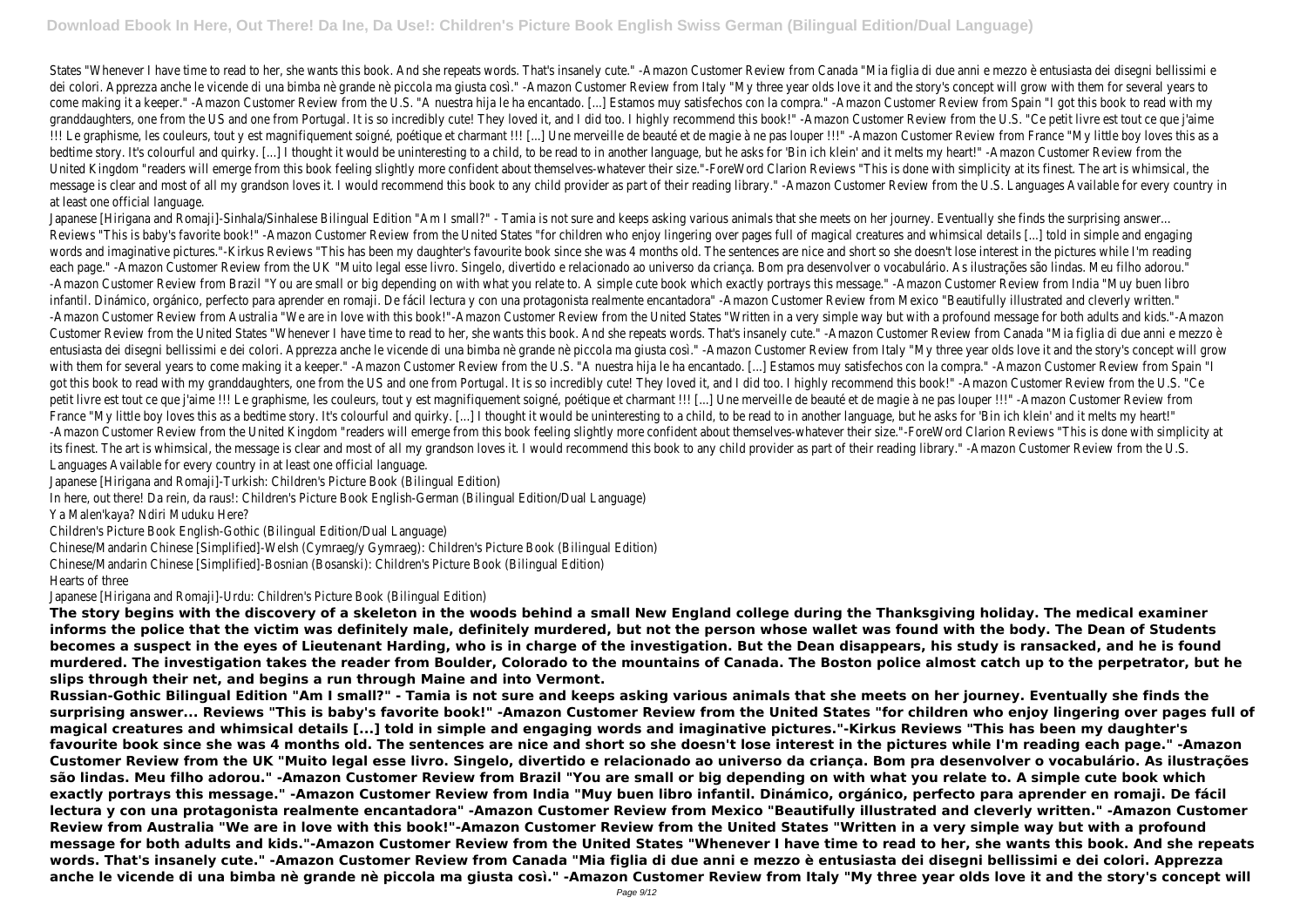**grow with them for several years to come making it a keeper." -Amazon Customer Review from the U.S. "A nuestra hija le ha encantado. [...] Estamos muy satisfechos con la compra." -Amazon Customer Review from Spain "I got this book to read with my granddaughters, one from the US and one from Portugal. It is so incredibly cute! They loved it, and I did too. I highly recommend this book!" -Amazon Customer Review from the U.S. "Ce petit livre est tout ce que j'aime !!! Le graphisme, les couleurs, tout y est magnifiquement soigné, poétique et charmant !!! [...] Une merveille de beauté et de magie à ne pas louper !!!" -Amazon Customer Review from France "My little boy loves this as a bedtime story. It's colourful and quirky. [...] I thought it would be uninteresting to a child, to be read to in another language, but he asks for 'Bin ich klein' and it melts my heart!" -Amazon Customer Review from the United Kingdom "readers will emerge from this book feeling slightly more confident about themselves-whatever their size."-ForeWord Clarion Reviews "This is done with simplicity at its finest. The art is whimsical, the message is clear and most of all my grandson loves it. I would recommend this book to any child provider as part of their reading library." -Amazon Customer Review from the U.S. Languages Available for every country in at least one official language. Japanese [Hirigana and Romaji]-Urdu Bilingual Edition "Am I small?" - Tamia is not sure and keeps asking various animals that she meets on her journey. Eventually she finds the surprising answer... Reviews "This is baby's favorite book!" -Amazon Customer Review from the United States "for children who enjoy lingering over pages full of magical creatures and whimsical details [...] told in simple and engaging words and imaginative pictures."-Kirkus Reviews "This has been my daughter's favourite book since she was 4 months old. The sentences are nice and short so she doesn't lose interest in the pictures while I'm reading each page." -Amazon Customer Review from the UK "Muito legal esse livro. Singelo, divertido e relacionado ao universo da criança. Bom pra desenvolver o vocabulário. As ilustrações são lindas. Meu filho adorou." -Amazon Customer Review from Brazil "You are small or big depending on with what you relate to. A simple cute book which exactly portrays this message." -Amazon Customer Review from India "Muy buen libro infantil. Dinámico, orgánico, perfecto para aprender en romaji. De fácil lectura y con una protagonista realmente encantadora" -Amazon Customer Review from Mexico "Beautifully illustrated and cleverly written." -Amazon Customer Review from Australia "We are in love with this book!"-Amazon Customer Review from the United States "Written in a very simple way but with a profound message for both adults and kids."-Amazon Customer Review from the United States "Whenever I have time to read to her, she wants this book. And she repeats words. That's insanely cute." -Amazon Customer Review from Canada "Mia figlia di due anni e mezzo è entusiasta dei disegni bellissimi e dei colori. Apprezza anche le vicende di una bimba nè grande nè piccola ma giusta così." -Amazon Customer Review from Italy "My three year olds love it and the story's concept will grow with them for several years to come making it a keeper." -Amazon Customer Review from the U.S. "A nuestra hija le ha encantado. [...] Estamos muy satisfechos con la compra." -Amazon Customer Review from Spain "I got this book to read with my granddaughters, one from the US and one from Portugal. It is so incredibly cute! They loved it, and I did too. I highly recommend this book!" -Amazon Customer Review from the U.S. "Ce petit livre est tout ce que j'aime !!! Le graphisme, les couleurs, tout y est magnifiquement soigné, poétique et charmant !!! [...] Une merveille de beauté et de magie à ne pas louper !!!" -Amazon Customer Review from France "My little boy loves this as a bedtime story. It's colourful and quirky. [...] I thought it would be uninteresting to a child, to be read to in another language, but he asks for 'Bin ich klein' and it melts my heart!" -Amazon Customer Review from the United Kingdom "readers will emerge from this book feeling slightly more confident about themselves-whatever their size."-ForeWord Clarion Reviews "This is done with simplicity at its finest. The art is whimsical, the message is clear and most of all my grandson loves it. I would recommend this book to any child provider as part of their reading library." -Amazon Customer Review from the U.S. Languages Available for every country in at least one official language. Japanese [Hirigana and Romaji]-Sanskrit Bilingual Edition "Am I small?" - Tamia is not sure and keeps asking various animals that she meets on her journey. Eventually she finds the surprising answer... Reviews "This is baby's favorite book!" -Amazon Customer Review from the United States "for children who enjoy lingering over pages full of magical creatures and whimsical details [...] told in simple and engaging words and imaginative pictures."-Kirkus Reviews "This has been my daughter's favourite book since she was 4 months old. The sentences are nice and short so she doesn't lose interest in the pictures while I'm reading each page." -Amazon Customer Review from the UK "Muito legal esse livro. Singelo, divertido e relacionado ao universo da criança. Bom pra desenvolver o vocabulário. As ilustrações são lindas. Meu filho adorou." -Amazon Customer Review from Brazil "You are small or big depending on with what you relate to. A simple cute book which exactly portrays this message." -Amazon Customer Review from India "Muy buen libro infantil. Dinámico, orgánico, perfecto para aprender en romaji. De fácil lectura y con una protagonista realmente encantadora" -Amazon Customer Review from Mexico "Beautifully illustrated and cleverly written." -Amazon Customer Review from Australia "We are in love with this book!"-Amazon Customer Review from the United States "Written in a very simple way but with a profound message for both adults and kids."-Amazon Customer Review from the United States "Whenever I have time to read to her, she wants this book. And she repeats words. That's insanely cute." -Amazon Customer Review from Canada "Mia figlia di due anni e mezzo è entusiasta dei disegni bellissimi e dei colori. Apprezza anche le vicende di una bimba nè grande nè piccola ma giusta così." -Amazon Customer Review from Italy "My three year olds love it and the story's concept will grow with them for several years to come making it a keeper." -Amazon Customer Review from the U.S. "A nuestra hija le ha encantado. [...] Estamos muy satisfechos con la compra." -Amazon Customer Review from Spain "I got this book to read with my granddaughters, one from the US and one from Portugal. It is so incredibly cute! They loved it, and I did too. I highly recommend this book!" -Amazon Customer Review from the U.S. "Ce petit livre est tout ce que j'aime !!! Le graphisme, les couleurs, tout y est magnifiquement soigné, poétique et charmant !!! [...] Une merveille de beauté et de magie à ne pas louper !!!" -Amazon Customer Review from France "My little boy loves this as a bedtime story. It's colourful and quirky. [...] I thought it would be uninteresting to a child, to be read to in another language, but he asks for 'Bin ich klein' and it melts my heart!" -Amazon Customer Review from the United Kingdom "readers will emerge from this book feeling slightly more confident about themselves-whatever their size."-ForeWord Clarion Reviews "This is done with simplicity at its finest. The art is whimsical, the message is clear and most of all my grandson loves it. I would recommend this book to any child provider as**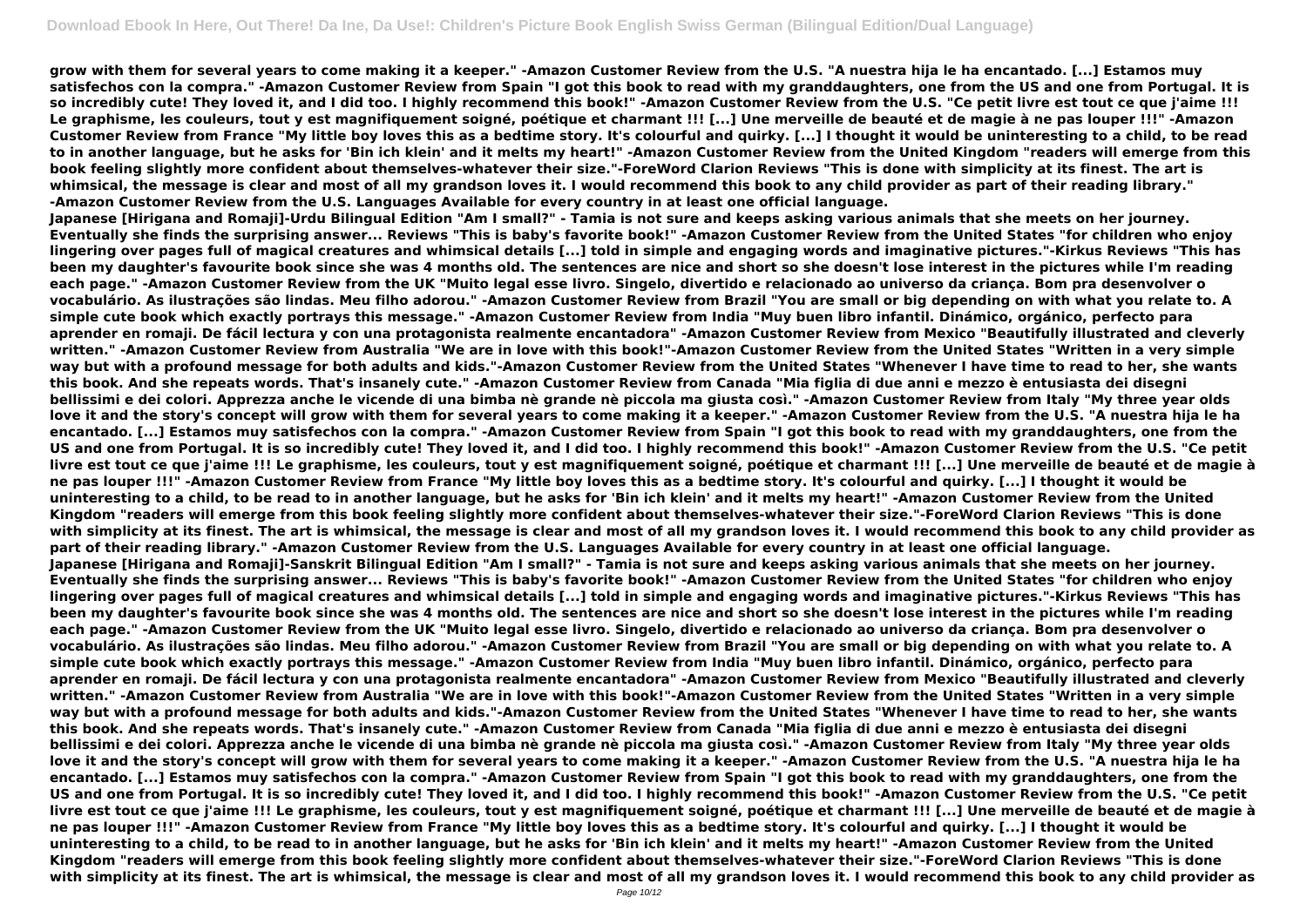**part of their reading library." -Amazon Customer Review from the U.S. Languages Available for every country in at least one official language. Organizing Modernity**

**The Official DVSA Theory Test for Car Drivers English-Yiddish: Children's Picture Book (Bilingual Edition) English-Balinese/Bali (Basa Bali): Children's Picture Book (Bilingual Edition) Japanese [Hirigana and Romaji]-Sinhala/Sinhalese: Children's Picture Book (Bilingual Edition) Children's Picture Book English-French (Bilingual Edition) New Weberian Perspectives on Work, Organization and Society Japanese [Hirigana and Romaji]-Shona (chiShona): Children's Picture Book (Bilingual Edition)**

*Bilingual English-Portuguese (Portugal) Children's Book What happens if the world unexpectedly stands still for a moment? If, just like that, you are given a bit of time by sheer luck? This is exactly what happens in one of the biggest and busiest cities of the world, as a small snail crosses the street and makes traffic stop for half a day. A book about things that you always wanted to do but never had the time for. Reviews "charming"-Kirkus Reviews "A proposal to improve the world"-Westfälische Nachrichten "interesting not just in its story or its message, but also in how it delivers that message. The colors and backgrounds have a rich sense of texture, unlike the majority of children's books."-ForeWord Clarion Reviews "beautiful"-Geizkragen Website "A creative bedtime story, which is also suitable for stressed adults. [...] In the bustle of the city, the animals seize the moment and become aware of how beautiful life can be without stress and hustle."-Designers in Action "sets out to demonstrate what can happen when we're true to ourselves, when we seize our day, when we live in the present, when we actually feel and enjoy the weather, when we are spontaneous, when we break from routine, when we defy expectation, and how these rather small acts of joy can inspire others"-Amazon Customer Review from the U.S. "fabulous"-Ehrensenf, Spiegel Online "The story of a little snail who triggers big changes"-Münstersche Zeitung Please note: This book is a bilingual picture book with a 1:1 translation created by human translators (see translator's credits for details).*

*Remembering Mass Violence breaks new ground in oral history, new media, and performance studies by exploring what is at stake when we attempt to represent war, genocide, and other violations of human rights in a variety of creative works. A model of community-university collaboration, it includes contributions from scholars in a wide range of disciplines, survivors of mass violence, and performers and artists who have created works based on these events. This anthology is global in focus, with essays on Africa, Asia, Europe, Latin America, and North America. At its core is a productive tension between public and private memory, a dialogue between autobiography and biography, and between individual experience and societal transformation. Remembering Mass Violence will appeal to oral historians, digital practitioners and performance-based artists around the world, as well researchers and activists involved in human rights research, migration studies, and genocide studies.*

*Japanese [Hirigana and Romaji]-Danish Bilingual Edition "Am I small?" - Tamia is not sure and keeps asking various animals that she meets on her journey. Eventually she finds the surprising answer... Reviews "This is baby's favorite book!" -Amazon Customer Review from the United States "for children who enjoy lingering over pages full of magical creatures and whimsical details [...] told in simple and engaging words and imaginative pictures."-Kirkus Reviews "This has been my daughter's favourite book since she was 4 months old. The sentences are nice and short so she doesn't lose interest in the pictures while I'm reading each page." -Amazon Customer Review from the UK "Muito legal esse livro. Singelo, divertido e relacionado ao universo da criança. Bom pra desenvolver o vocabulário. As ilustrações são lindas. Meu filho adorou." -Amazon Customer Review from Brazil "You are small or big depending on with what you relate to. A simple cute book which exactly portrays this message." -Amazon Customer Review from India "Muy buen libro infantil. Dinámico, orgánico, perfecto para aprender en romaji. De fácil lectura y con una protagonista realmente encantadora" -Amazon Customer Review from Mexico "Beautifully illustrated and cleverly written." -Amazon Customer Review from Australia "We are in love with this book!"-Amazon Customer Review from the United States "Written in a very simple way but with a profound message for both adults and kids."-Amazon Customer Review from the United States "Whenever I have time to read to her, she wants this book. And she repeats words. That's insanely cute." -Amazon Customer Review from Canada "Mia figlia di due anni e mezzo è entusiasta dei disegni bellissimi e dei colori. Apprezza anche le vicende di una bimba nè grande nè piccola ma giusta così." -Amazon Customer Review from Italy "My three year olds love it and the story's concept will grow with them for several years to come making it a keeper." -Amazon Customer Review from the U.S. "A nuestra hija le ha encantado. [...] Estamos muy satisfechos con la compra." -Amazon Customer Review from Spain "I got this book to read with my granddaughters, one from the US and one from Portugal. It is so incredibly cute! They loved it, and I did too. I highly recommend this book!" -Amazon Customer Review from the U.S. "Ce petit livre est tout ce que j'aime !!! Le graphisme, les couleurs, tout y est magnifiquement soigné, poétique et charmant !!! [...] Une merveille de beauté et de magie à ne pas louper !!!" -Amazon Customer Review from France "My little boy loves this as a bedtime story. It's colourful and quirky. [...] I thought it would be uninteresting to a child, to be read to in another language, but he asks for 'Bin ich klein' and it melts my heart!" -Amazon Customer Review from the United Kingdom "readers will emerge from this book feeling slightly more confident about themselves-whatever their size."-ForeWord Clarion Reviews "This is done with simplicity at its finest. The art is whimsical, the message is clear and most of all my grandson loves it. I would recommend this book to any child provider as part of their reading library." -Amazon Customer Review from the U.S. Languages Available for every country in at least one official language. Watashi, Chiisai? Ben Küçük Müyüm?*